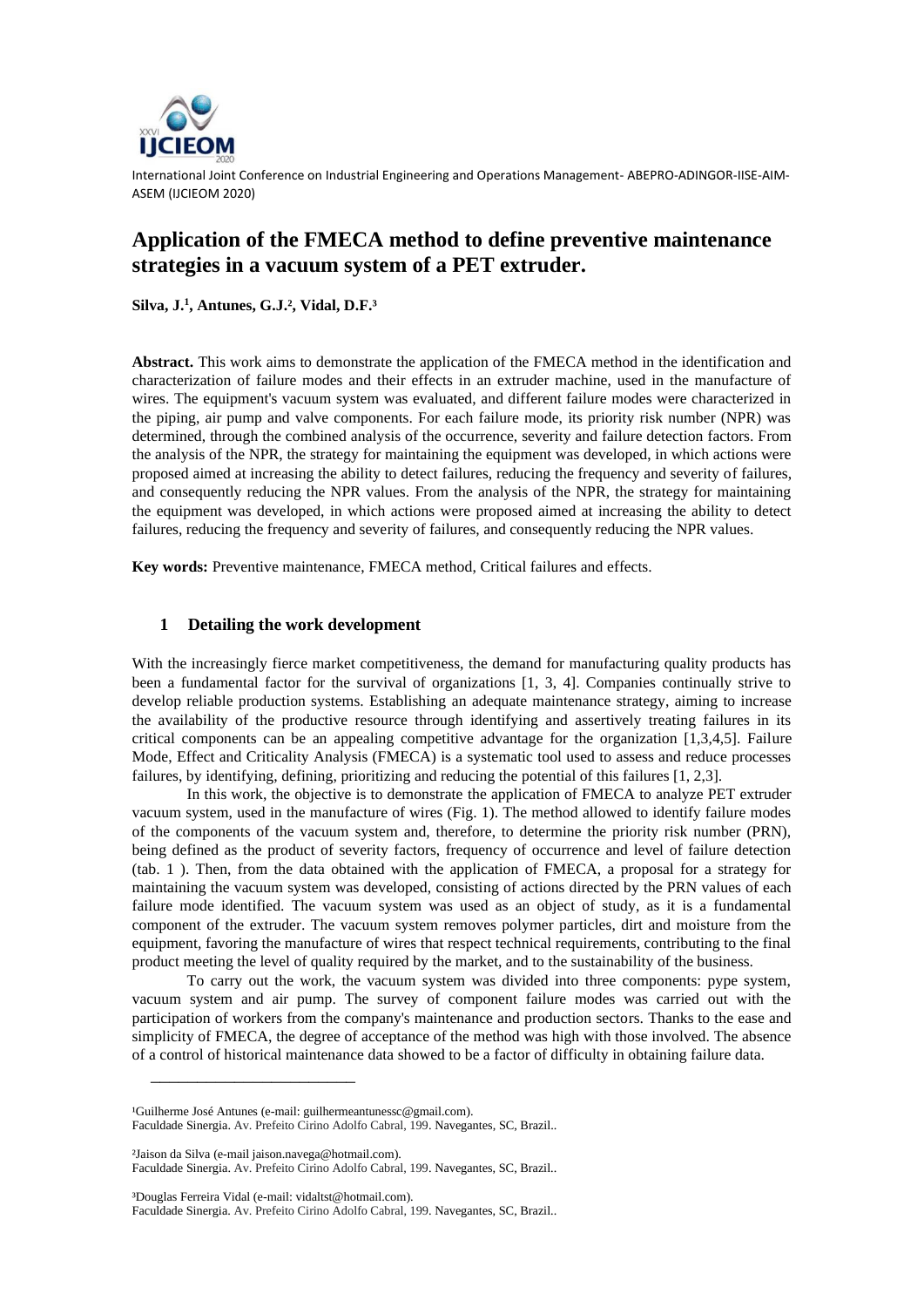

International Joint Conference on Industrial Engineering and Operations Management- ABEPRO-ADINGOR-IISE-AIM-ASEM (IJCIEOM 2020)

The results obtained (Tab. 2) shows that three failure modes were identified, one in the pipe system (PRN = 36), one in the air pump (PRN = 36) and one in the vacuum system valve (PRN = 75). The frequency of occurrence of faults (O) in the pipe system and in the air pump proved to be low ( $O =$ 3), and moderate  $(O = 5)$  for the failure observed in the valve. The severity of the failures  $(S)$  is considered low for the pipe system  $(S = 2)$  and for the valve  $(S = 3)$ , and moderate for the air pump  $(S = 1)$ 4). The degree of detection (D) presented the index 6 for the failure mode observed in the pipe system, 3 for the air pump and 5 for the valve. From the analysis of this results, improvement actions were developed with focus on the indicators O, S and D, aiming at reducing the PRN of the failure modes analyzed (Table 3).

The FMECA method was found to be adequate as a basis for the development of the maintenance strategy, allowing to characterize the failure mode of the vacuum system components. The analysis of the factors that determined the PRN led to the development of assertive actions, focused on improving the detection capacity and reducing the severity of failures. It is estimated that the proposed actions lead to the reduction of the PRN, doing so at low cost and with easy implementation. Improvement actions are being implemented and monitored. Based on the monitoring, it will be possible to evaluate the effectiveness of the actions.



**Fig. 1:** PET extruder vacuum system. a) Air pump, b) Vacuum system, c) Pipe system. **b**

|                           | <b>Table 1:</b> Graph of severity, frequency of occurrence and degree of detection of failures. |                      |        |
|---------------------------|-------------------------------------------------------------------------------------------------|----------------------|--------|
| Severity (S)              | Occurrence (O)                                                                                  | Detection (D)        | Rating |
| Hazardous without warning | Very high failure is almost inevitable                                                          | Absolute uncertainty | 10     |
| Hazardous with warning    | Very high failure is almost inevitable                                                          | Very remote          | 9      |
| Very high                 | High repeated failures                                                                          | Remote               | 8      |
| High                      | High repeated failures                                                                          | Very low             | 7      |
| Moderate                  | Moderate occasional failures                                                                    | Low                  | 6      |
| Low                       | Moderate occasional failures                                                                    | Moderate             | 5      |
| Very low                  | Moderate occasional failures                                                                    | Moderately high      |        |
| Minor                     | Low relatively few failures                                                                     | High                 | 3      |
| Very minor                | Low relatively few failures                                                                     | Very high            | 2      |
| None                      | Remote failure is unlikely                                                                      | Almost certain       |        |

|             |                                       |                          | <b>Table 2:</b> Results obtained from the three failure modes identified. |                        |   |                |  |
|-------------|---------------------------------------|--------------------------|---------------------------------------------------------------------------|------------------------|---|----------------|--|
| Component   |                                       | <b>Possible Failures</b> |                                                                           | <b>Current Control</b> |   | <b>Indexes</b> |  |
|             | Mode                                  | <b>Effects</b>           | <b>Causes</b>                                                             |                        | о | s              |  |
|             |                                       |                          | Clogging, no removal of Variation in machine operation and                | Cleaning once a        |   |                |  |
| Pipe system | No passage of waste<br>through vacuum | waste and moisture       | yarn quality                                                              | vear                   |   | $\mathcal{D}$  |  |

**PRN** 

 $36$ 

 $\mathbf{D}$ 

| Air pump | Pump malfunction or<br>breakage                             | For heating, unusual<br>noises and worn internal<br>parts                              | Lack of vacuum in the system,<br>oscillation in the operation of the<br>machine and quality problem in the<br>wire.                                                        | Protection relay.<br>water flow<br>regulation<br>register | 3 | 4 | 3 | 36 |
|----------|-------------------------------------------------------------|----------------------------------------------------------------------------------------|----------------------------------------------------------------------------------------------------------------------------------------------------------------------------|-----------------------------------------------------------|---|---|---|----|
| Valve    | Prevent water and dirt<br>from passing through<br>the valve | Passage of water into the<br>pump and into the<br>reservoir due to lack of<br>cleaning | Damage to the pump, which may stop<br>its operation, loss of reservoir filter<br>life, loss of vacuum, oscillations in<br>the machine and loss of quality in<br>production | None                                                      |   | 3 | 5 | 75 |